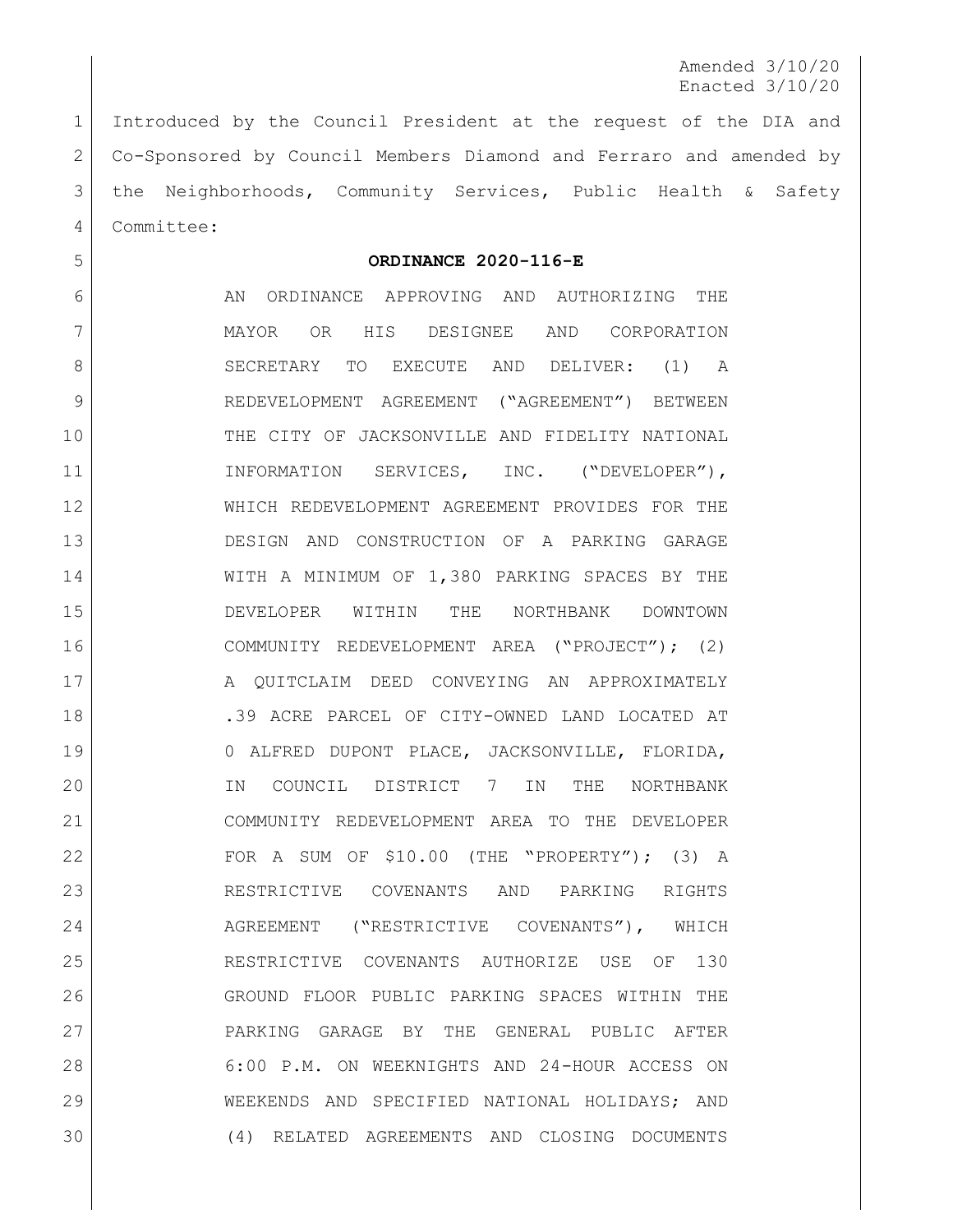1 AS DESCRIBED IN THE REDEVELOPMENT AGREEMENT, AND OTHERWISE TO TAKE ALL NECESSARY ACTION TO EFFECTUATE THE PURPOSES OF THE REDEVELOPMENT 4 AGREEMENT; DESIGNATING THE DOWNTOWN INVESTMENT AUTHORITY AS CONTRACT MONITOR; PROVIDING FOR OVERSIGHT OF THE PROJECT BY THE DEPARTMENT OF 7 PUBLIC WORKS; PROVIDING AN EFFECTIVE DATE.

 **WHEREAS**, the City of Jacksonville ("City") is the owner of an approximately 1.02 acre parcel of real property located at 0 Alfred DuPont Place, R.E. # 088979-0100 (the "Property") in the Northbank 12 Downtown Community Redevelopment Area; and

 **WHEREAS**, in response to an offer from Fidelity National Information Services, Inc. ("Developer") the Downtown Investment Authority ("DIA") issued its Notice of Disposition for a City-owned property providing notice to developers who may be interested in purchasing and developing the Property, and no other offers were 18 received; and

 **WHEREAS**, a .39 acre portion of the Property will be conveyed to Developer for the sum of \$10.00 in exchange for the development of a structured parking facility having a minimum of 1,380 parking 22 | spaces (the "Parking Garage"), and the Developer has agreed to the placement of a Restrictive Covenants and Parking Rights Agreement on the Parking Garage, to provide a minimum of 130 ground floor parking spaces in the Parking Garage after 6:00 p.m. on a daily basis, and 24 hour use by the general public on all weekends and 27 specified national holidays; and

 **WHEREAS**, in the event the Developer fails to commence construction of the Parking Garage by June 1, 2021, title to the 30 Property shall revert to the City; and

**WHEREAS,** supporting the development of the Parking Garage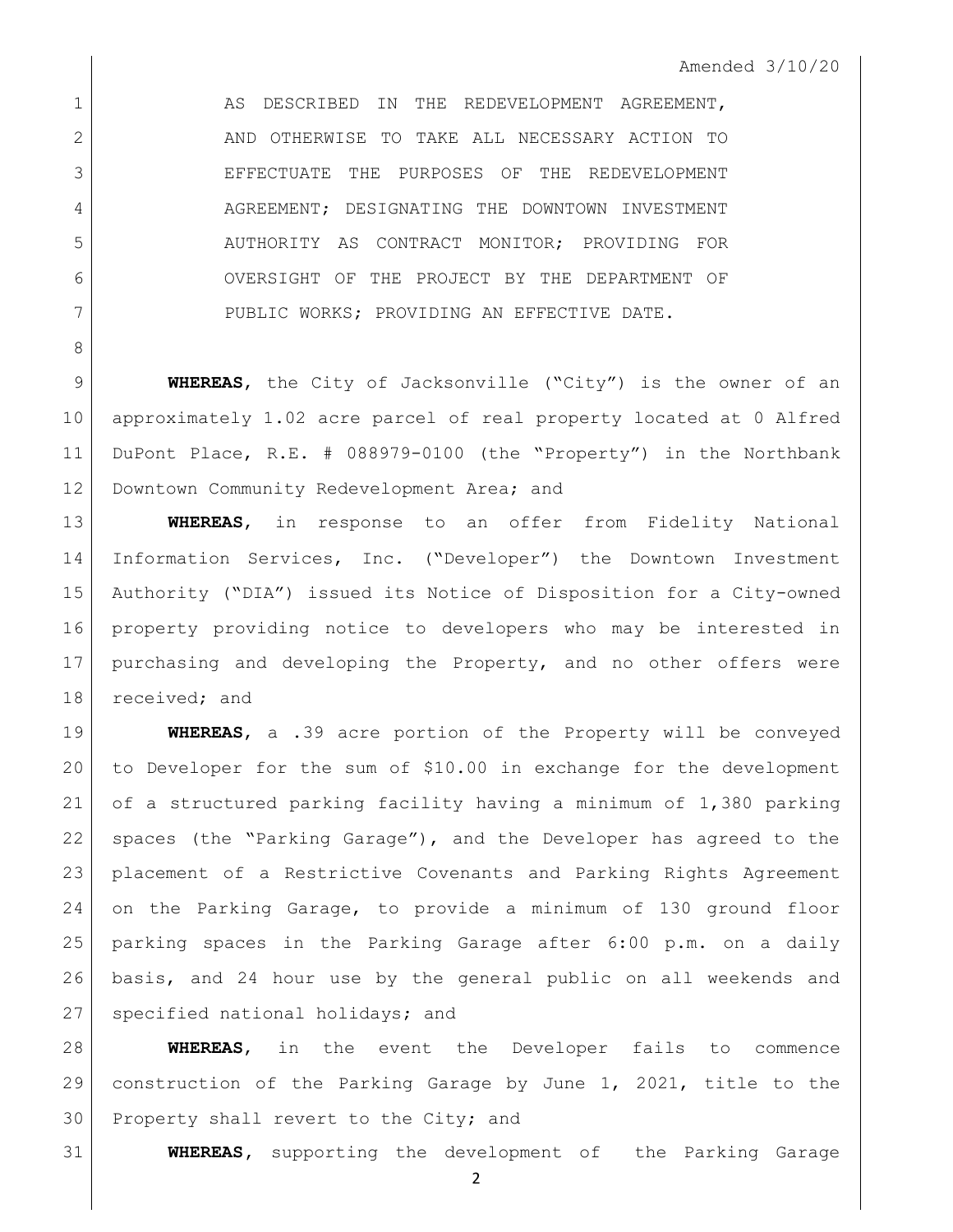## Amended 3/10/20

1 will redevelop and create a more intense use of the Property, 2 generate new ad valorem taxes on the Property, eliminate blight conditions in the area, and provide job opportunities to residents 4 of the area; and

 **WHEREAS,** a copy of the DIA Resolution authorizing the transaction is attached hereto as **Exhibit 1**; now, therefore

 **BE IT ORDAINED** by the Council of the City of Jacksonville: **Section 1. Findings.** It is hereby ascertained, 9 determined, found and declared as follows:

(a) The recitals set forth herein are true and correct.

 (b) The Project will greatly enhance the City and otherwise promote and further the municipal purposes of the City.

 (c) The City's assistance for the Project will enable and facilitate the Project, the Project will enhance and increase the City's tax base and revenues, and the Project will improve the quality of life necessary to encourage and attract business expansion in the City.

 (d) Enhancement of the City's tax base and revenues are 19 | matters of State and City concern.

(e) The Developer is qualified to carry out the Project.

 (f) The authorizations provided by this Ordinance are for public uses and purposes for which the City may use its powers as a municipality and as a political subdivision of the State of Florida and may expend public funds, and the necessity in the public interest for the provisions herein enacted is hereby declared as a 26 | matter of legislative determination.

 (g) This Ordinance is adopted pursuant to the provisions of Chapters 163, 166 and 125, Florida Statutes, as amended, the City's 29 Charter, and other applicable provisions of law.

 **Section 2. Approval and Authorization.** There is hereby approved and the Mayor, or his designee, and the Corporation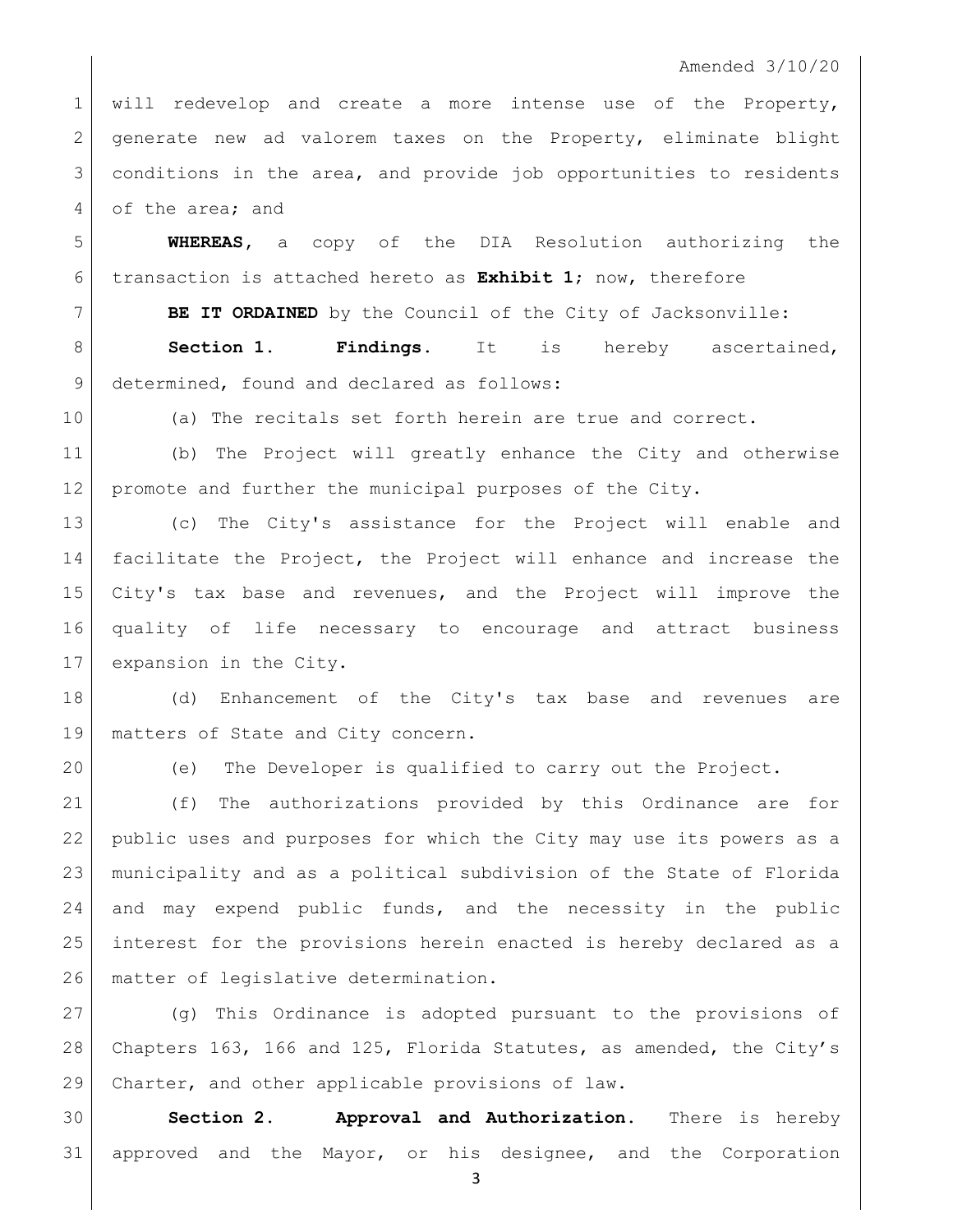## Amended 3/10/20

1 Secretary, are hereby authorized to execute and deliver on behalf of the City the Redevelopment Agreement, Quitclaim Deed, Restrictive Covenants and Parking Rights Agreement, and related 4 documents referenced therein between the City of Jacksonville and Developer, in substantially the form placed **Revised On File** with 6 the Legislative Services Division (collectively, the "Agreements"), and all such other documents, necessary or appropriate to effectuate the purpose of this Ordinance (with such "technical" 9 changes as herein authorized).

 The Agreements may include such additions, deletions and changes as may be reasonable, necessary and incidental for carrying 12 out the purposes thereof, as may be acceptable to the Mayor, or his designee, with such inclusion and acceptance being evidenced by 14 execution of the Agreement by the Mayor, or his designee; provided however, no modification to the Agreements may increase the financial obligations or liability of the City to an amount in excess of the amount stated in the Agreements or decrease the financial obligations or liability of the Developer, and any such modification shall be technical only and shall be subject to appropriate legal review and approval by the Office of General Counsel. For purposes of this Ordinance, the term "technical changes" is defined as those changes having no financial impact to 23 the City, including, but not limited to, extensions of performance schedules (provided no extension may be granted in excess of one year without Council approval), changes in legal descriptions or surveys, ingress and egress, easements and rights of way, design 27 | standards, access and site plan, resolution of title defects, if any, and other non-substantive changes that do not substantively increase the duties and responsibilities of the City under the provisions of the Agreements.

**Section 3. Designation of Contract Monitor.** The Downtown